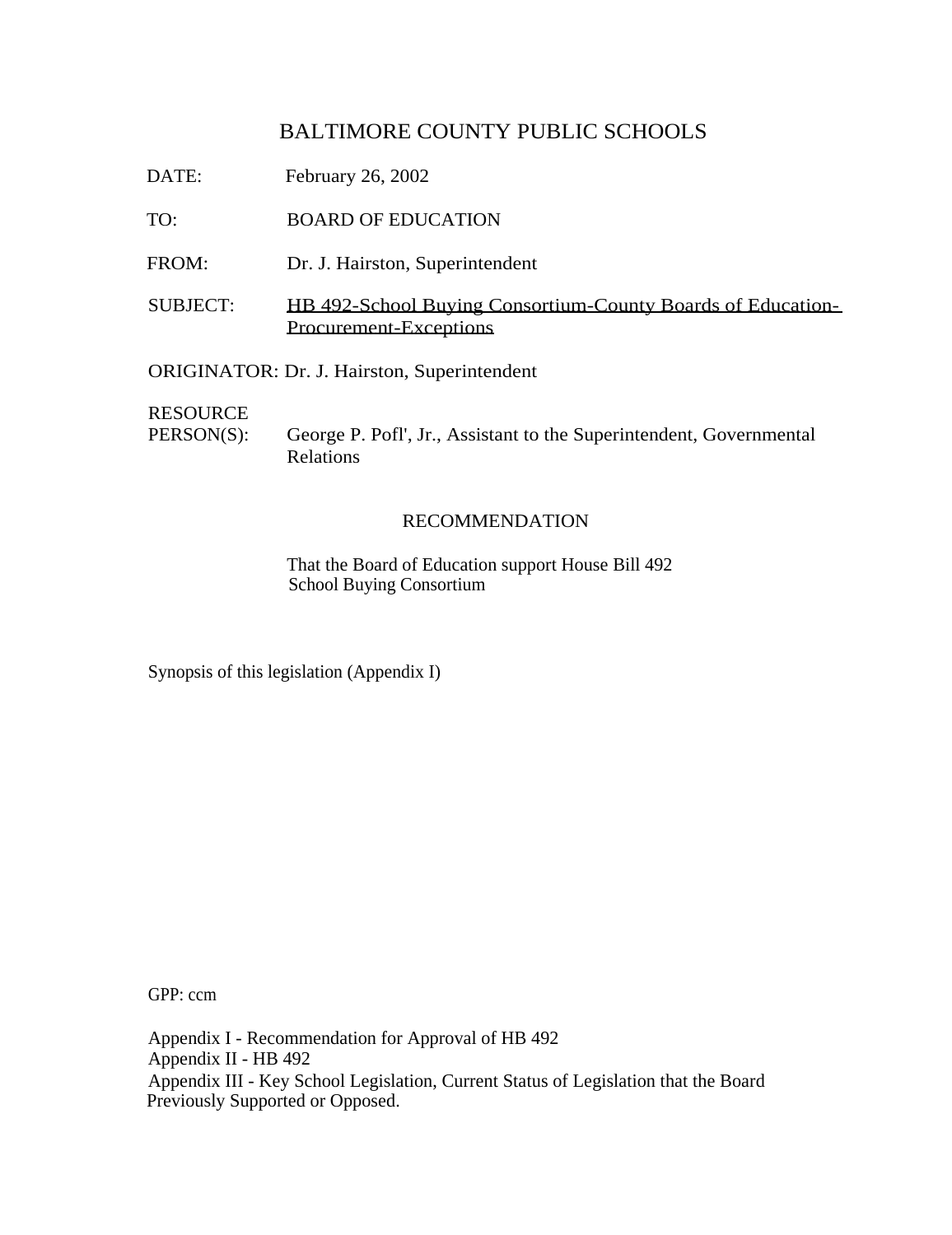## Recommendation for Approval of HB 492 February 26, 2002

This legislation authorizes non-public schools to participate in specified contracts for goods or commodities and requires for the State Department of Education to establish a process that allows access and participation. It is similar to last year's bill but with additional sponsors. (Appendix 11 includes the fiscal note from last year's bill.) Dr. Morhaim seeks support of the Board of Education.

For the past two years, the Governor has given non-public schools \$5-\$6 million in aid. Delegate Morhaim unsuccessfully introduced a counter proposal in 2001 via legislation that would allow non-public/parochial schools to join a public education buying consortium, thus rendering them a monitory savings benefit in lieu of cash grants.

The superintendent recommends Board support of HB 492.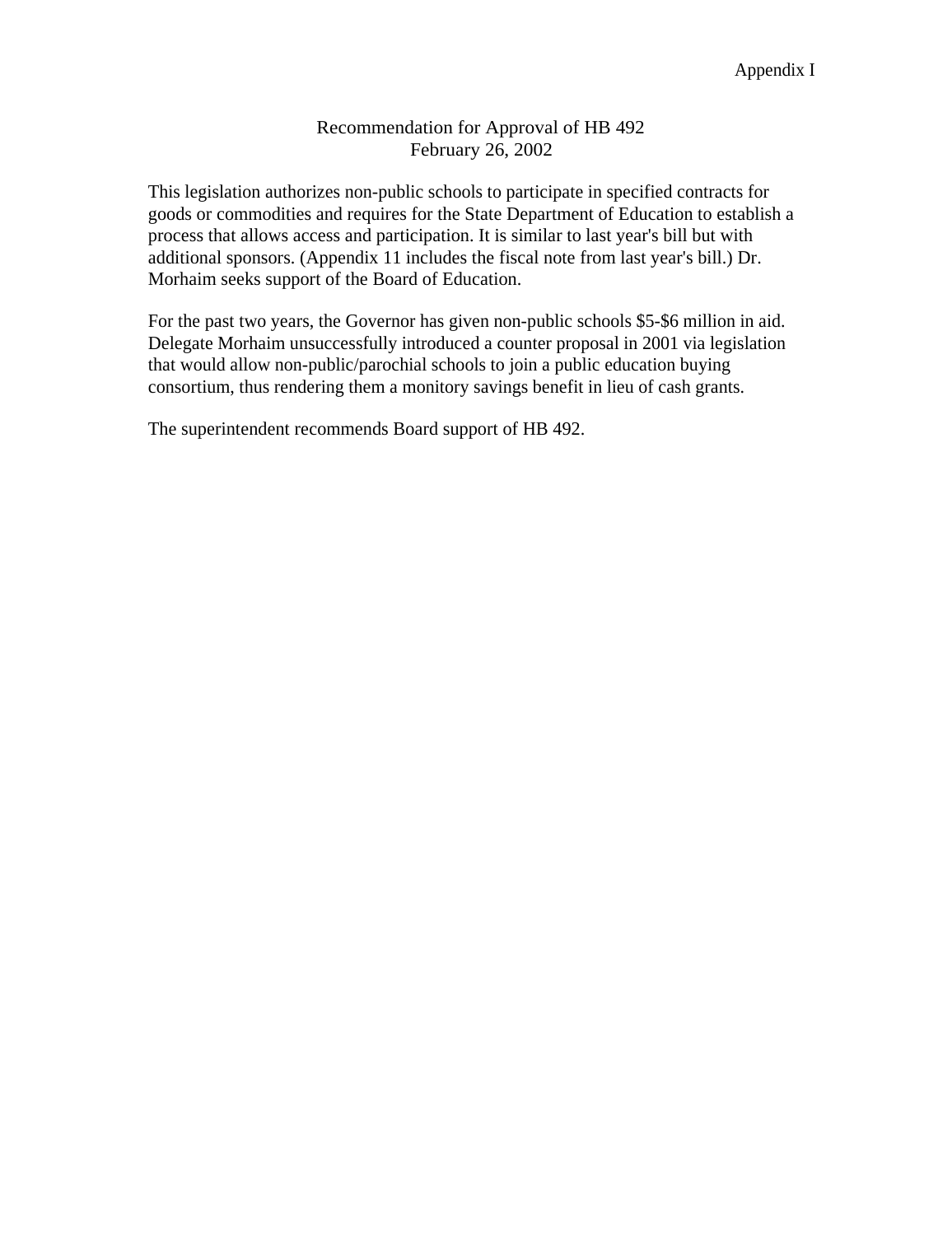Appendix 11

HB 251

# **Department of Legislative Services**

Maryland General Assembly 2001 Session

FISCAL NOTE Revised House Bill 251 (Delegate Morhaim, et al.)

Ways and Means

## Education - Maryland Educational Buying Consortium

This bill establishes a Maryland Educational Buying Consortium within the Maryland State Department of Education (MSDE). The purpose of the consortium is to enable local boards of education and public and private schools to receive a volume discount on textbooks and educational supplies. Participation in the consortium is voluntary and has no effect on a school's curriculum. MSDE must adopt regulations by December 1, 2001 for: (1) the staffing of the consortium's central office; (2) the distribution of catalogs and price lists to participating schools; and (3) coordination of the purchase and distribution of textbooks and supplies.

The bill is effective June 1, 2001.

# Fiscal Summary

State Effect: General fund expenditures would increase by \$176,300 in FY 2002 to staff the consortium and to pay a contractor to design and implement a web site for the consortium. Future year expenditures reflect annualization, salary increases, and inflation. No effect on revenues.

| (in dollars)                                                                                            | FY 2002     | FY 2003    | FY 2004     | FY 2005     | FY 2006     |
|---------------------------------------------------------------------------------------------------------|-------------|------------|-------------|-------------|-------------|
| Revenues                                                                                                | \$0         | \$0        | \$0         | \$0         | \$0         |
| <b>GF</b> Expenditure                                                                                   | 176,300     | 155.700    | 164.100     | 173,000     | 182,600     |
| Net Effect                                                                                              | (\$176,300) | (S155.700) | (\$164,100) | (\$173,000) | (\$182,600) |
| Note: () = decrease: GF = general funds: FF= federal funds: SF= special funds: - = indeterminate effect |             |            |             |             |             |

Local Effect: Assuming a 10% savings on textbooks and school supplies, and all school systems participate in the consortium, local school expenditures could decrease by \$14 million each year.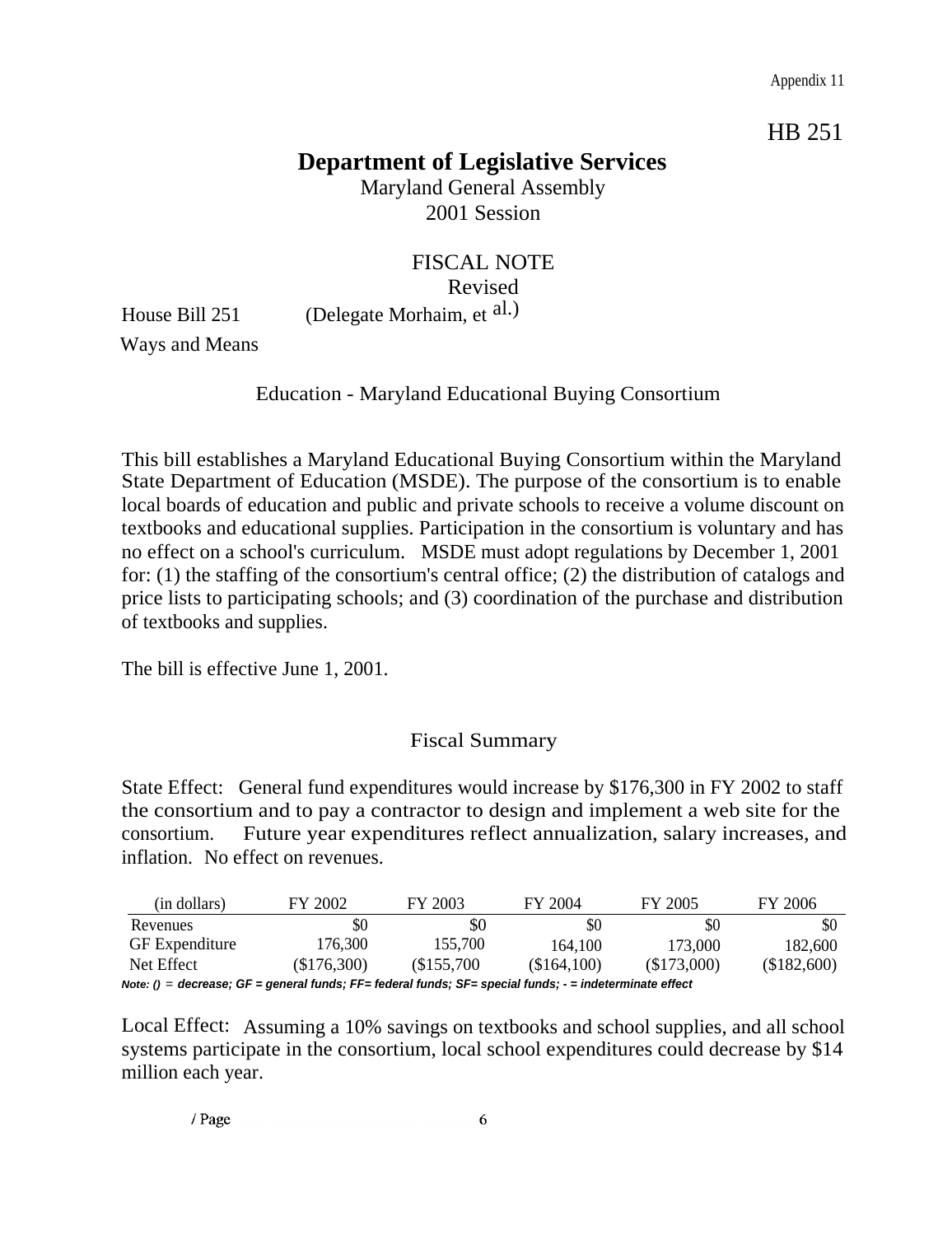Small Business Effect: Potential meaningful. Private schools could realize a cost savings on textbooks and supplies in the amount of \$2.2 million.

## Analysis

Current Law: There is no Maryland Educational Buying Consortium. Local school systems and private schools are responsible for purchasing textbooks and other educational supplies.

Background: The establishment of the Maryland Educational Buying Consortium has been touted as a way to reduce the cost of school supplies for both public and private schools, thereby aiding private schools without providing direct State funding while simultaneously helping public schools. The Governor's proposed fiscal 2002 budget includes approximately \$2.6 billion for local school systems and \$8 million for textbooks at private schools. Last year the General Assembly approved \$6 million in funding for private school textbooks, the first time the State had provided public money for this purpose.

Some school districts and local governments in Maryland have established cooperative purchasing consortiums to attain volume discounts. For example, the Baltimore Regional Cooperative Purchasing Committee includes school systems and local governments from Baltimore City; the City of Annapolis; and Anne Arundel, Baltimore, Carroll, Harford, and Howard counties. School systems in the committee have not begun to acquire school supplies through the cooperative, but the committee is currently soliciting bids for the provision of instructional materials. The committee advises that it is not necessarily expecting to purchase textbooks through the cooperative because of the different curriculums among the participating school systems. However, a savings of about 20% is anticipated for other classroom instructional materials.

State Expenditures: MSDE would have to hire three additional individuals to administer the consortium: an education specialist to organize, implement, and operate the consortium; an agency procurement specialist to obtain catalogs, identify products, solicit bids, and negotiate discounts; and an office secretary to provide support for the consortium. Accordingly, general fund expenditures would increase by an estimated \$176,276 in fiscal 2002, which accounts for a 120-day start-up delay period. The estimate includes salaries, fringe benefits, one-time start-up costs for office equipment, ongoing operating expenses, and a one-time cost to contract for the development of a consortium web site.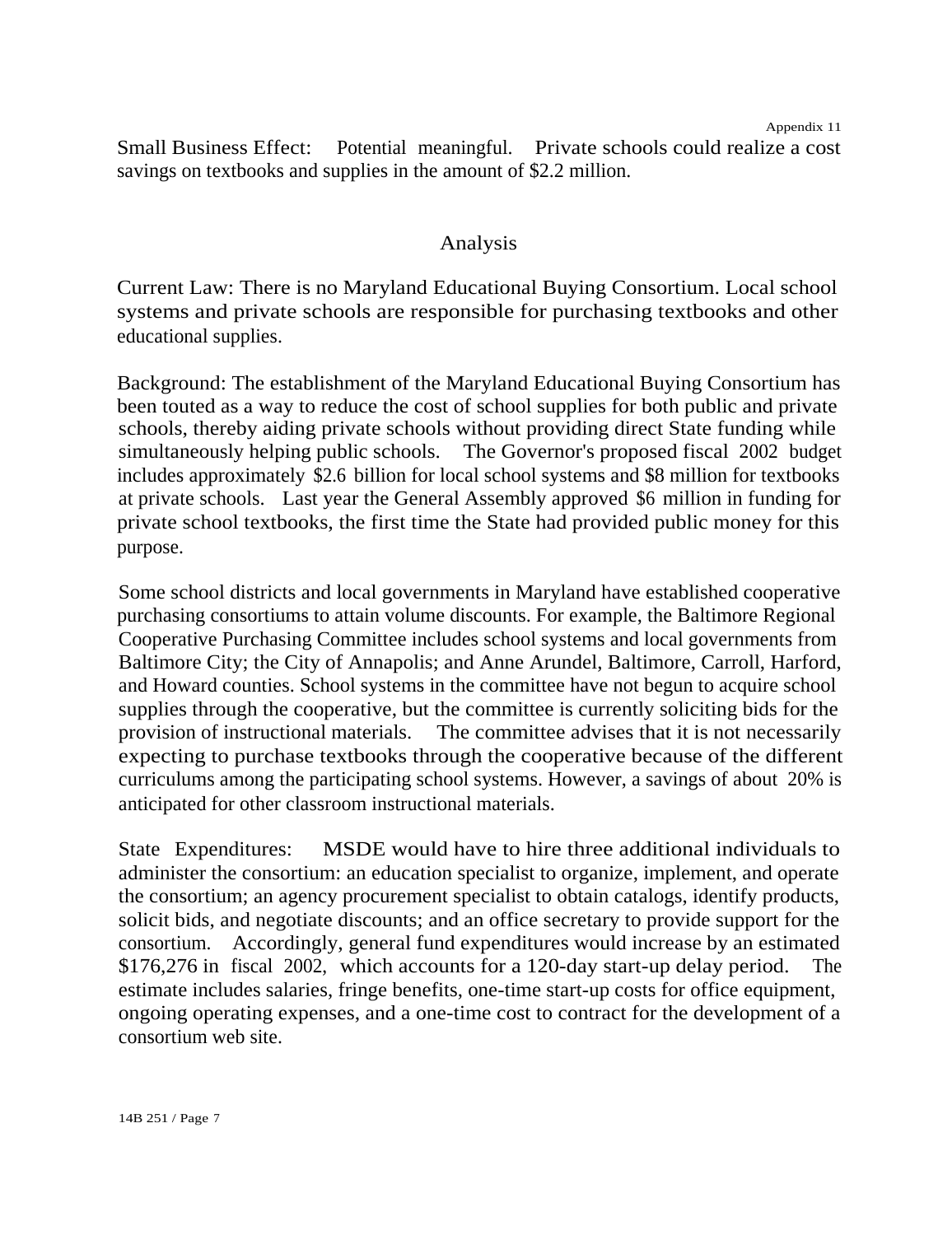Appendix 11

| <b>Total FY 2002 State Expenditures</b>      | \$176,276 |
|----------------------------------------------|-----------|
| <b>Start-up Costs and Operating Expenses</b> | 15,126    |
| One-time Cost for Web Site Development       | 50,000    |
| <b>Salaries and Fringe Benefits</b>          | \$111,150 |

Future year expenditures reflect: (1) full salaries with a 6.5% increase in fiscal 2003 and a 4.5% increase each year thereafter, with 3% employee turnover; and (2) 1% annual increase in ongoing operating expenses.

MSDE could establish and adopt regulations for the consortium with existing budgeted resources.

**Local Expenditures:** Local school systems spent \$140.9 million on textbooks and instructional supplies in fiscal 1999. At this time, the level of savings that could be achieved through volume discounts is unknown. The technology consortium at MSDE, which buys technology equipment for students with special needs, realizes an estimated 32% reduction in technology expenditures. However, because each local school system has its own curriculum and uses different instructional materials, a lesser savings would be expected for the Maryland Educational Buying Consortium. Assuming a 1.0% volume discount, local school expenditures on textbooks and instructional materials could decrease by about \$14 million. **Exhibit 1** shows the fiscal 1999 expenditures on textbooks and supplies by local school system and also displays the savings each system could expect if a 5%, 10%, or 15% volume discount is realized.

**Small Business Effect:** There are 1,144 private schools in Maryland, of which 468 serve only prekindergarten and kindergarten students, 385 serve elementary students, 11 serve middle school students, 79 serve high school students, and 201 serve students in combined schools. Assuming that private schools spend on average, the same amount per student on textbooks and supplies as public schools (\$185 in fiscal 1999), private schools' expenditures would total approximately \$22.3 million annually. If private schools realize a 10% reduction in textbook costs through the consortium, expenditures would decrease by \$2.2 million. A 5% reduction in costs would generate an expenditure savings of \$1.1 million, and a 15% reduction would generate an expenditure savings of \$3.3 million.

Potential minimal or meaningful impact if a small business is contracted for the development of a web site for the consortium.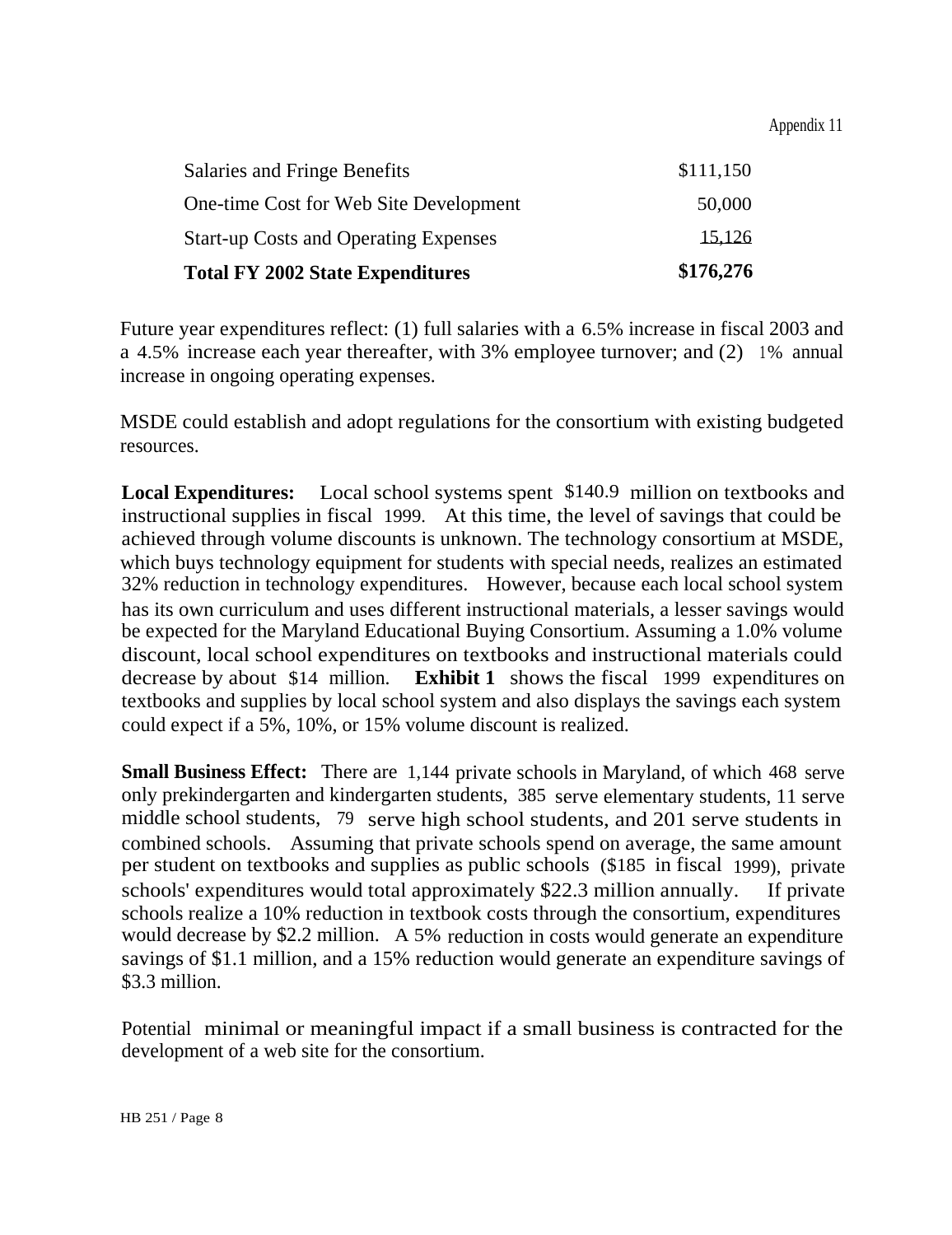# **Additional Information**

**Prior Introductions:** None.

**Cross File:** SB 382 (Senator Van Hollen) - Budget and Taxation.

**Information** Source(s): Maryland State Department of Education, Maryland Association of Boards of Education, Department of Legislative Services

| <b>Fiscal Note History:</b> | First Reader - January 30, 2001                   |
|-----------------------------|---------------------------------------------------|
| Ef/ir                       | Revised - Updated Information - January 31, 2001  |
|                             | Revised - Updated Information - February 20, 2001 |

Analysis by: Mark W. Collins Direct Inquiries to:

John Rixey, Coordinating Analyst (410) 946-5510 (301) 970-5510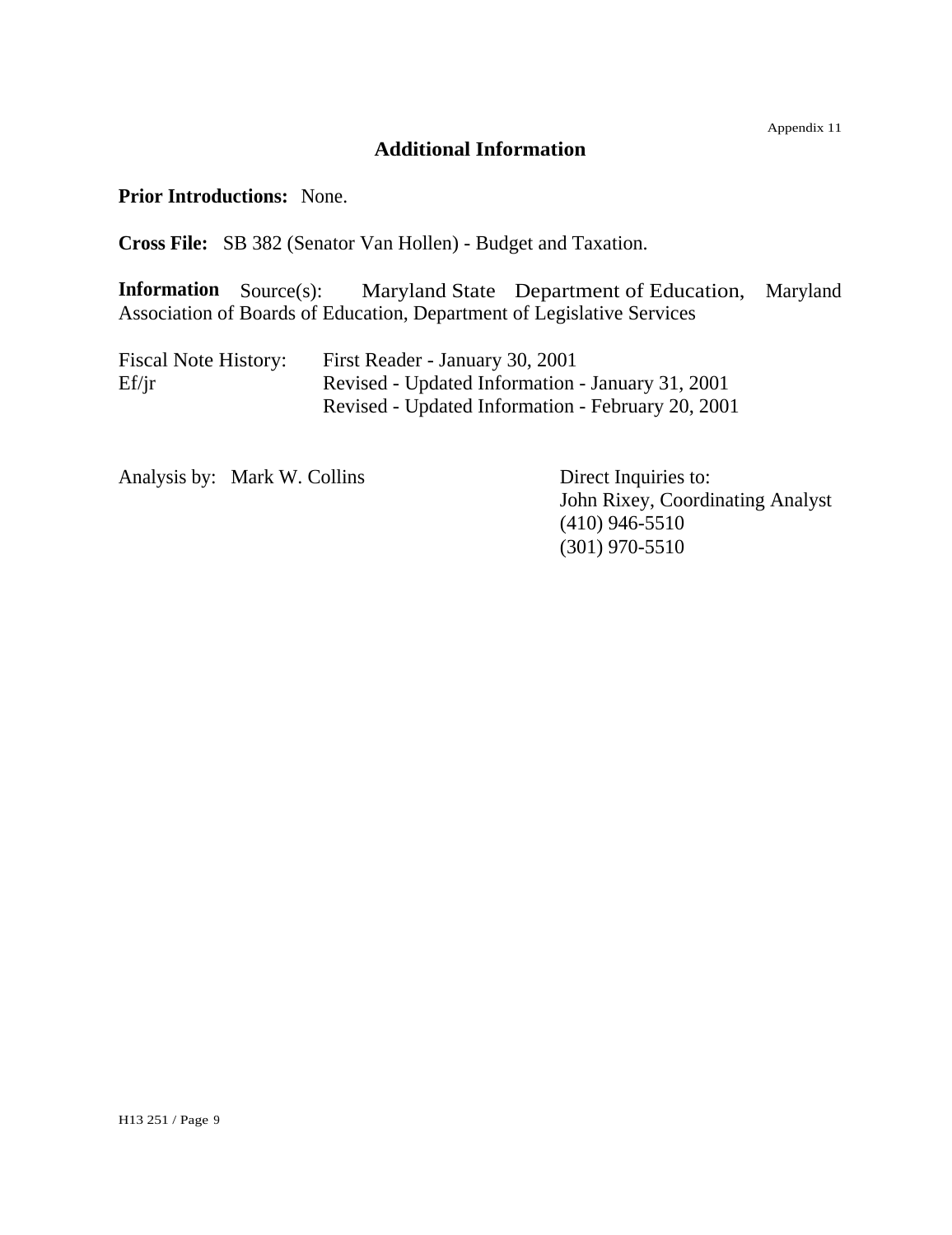|                       |               |              | <b>Volume Discount Savings Level</b> |              |
|-----------------------|---------------|--------------|--------------------------------------|--------------|
| School System         | Total Amount  | 5%<br>$\sim$ | 10%<br>$\overline{a}$                | 15%°         |
|                       |               |              |                                      |              |
| Allegany              | \$1,331,197   | \$66,560     | \$133,120                            | \$199,679    |
| Anne Arundel          | 7,359,371     | 367,969      | 735,937                              | 1,103,906    |
| <b>Baltimore City</b> | 23,624,606    | 1,181,230    | 2,362,461                            | 3,543,691    |
| <b>Baltimore</b>      | 16,897,416    | 844,871      | 1,689,742                            | 2,534,612    |
|                       |               |              |                                      |              |
| Calvert               | 2,275,741     | 113,787      | 227,574                              | 341,361      |
| Caroline              | 766,231       | 38,312       | 76,623                               | 114,935      |
| Carroll               | 3,881,700     | 194,085      | 388,170                              | 582,255      |
| Cecil                 | 2,450,174     | 122,509      | 245,017                              | 367,526      |
|                       |               |              |                                      |              |
| Charles               | 3,110,333     | 155,517      | 311,033                              | 466,550      |
| Dorchester            | 745,509       | 37,275       | 74,551                               | 111,826      |
| Frederick             | 5,424,898     | 271,245      | 542,490                              | 813,735      |
| Garrett               | 748,506       | 37,425       | 74,851                               | 112,276      |
|                       |               |              |                                      |              |
| Harford               | 5,853,347     | 292,667      | 585,335                              | 878,002      |
| Howard                | 7,236,233     | 361,812      | 723,623                              | 1,085,435    |
| Kent                  | 532,033       | 26,602       | 53,203                               | 79,805       |
| Montgomery            | 22,654,617    | 1,132,731    | 2,265,462                            | 3,398,193    |
|                       |               |              |                                      |              |
| Prince George's       | 23,592,002    | 1,179,600    | 2,359,200                            | 3,538,800    |
| <b>Queen Anne's</b>   | 1,715,506     | 85,775       | 171,551                              | 257,326      |
| St. Mary's            | 2,774,884     | 138,744      | 277,488                              | 416,233      |
| Somerset              | 823,277       | 41,164       | 82,328                               | 123,492      |
|                       |               |              |                                      |              |
| Talbot                | 664,971       | 33,249       | 66,497                               | 99,746       |
| Washington            | 2,849,459     | 142,473      | 284,946                              | 427,419      |
| Wicomico              | 2,252,061     | 112,603      | 225,206                              | 337,809      |
| Worcester             | 1,317,122     | 65,856       | 131,712                              | 197,568      |
|                       |               |              |                                      |              |
| <b>State</b>          | \$140,881,194 | \$7,044,060  | \$14,088,119                         | \$21,132,179 |

| Exhibit 1                                                          |
|--------------------------------------------------------------------|
| Local School Expenditures on Textbooks and Instructional Materials |
| Fiscal 1999                                                        |

Source: Maryland State Department of Education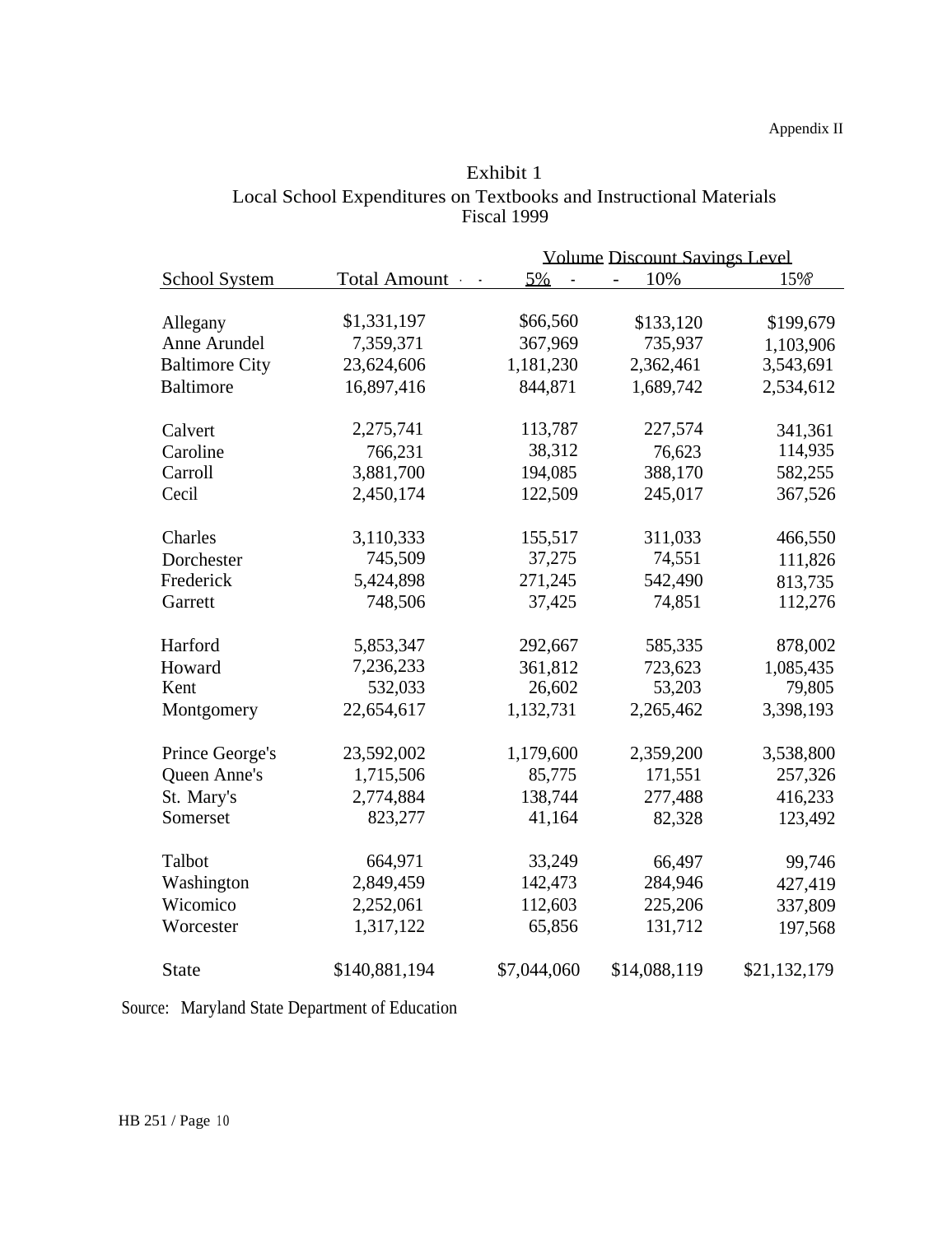### HOUSE BILL 492

Unofficial Copy F5

2002 Regular Session 21x0848 CF 21x0506

By: Delegates Morhaim, Heller, Shriver, Bozman, Barkley, Barve, Boutin, Bronrott, Burns, Busch, Carlson, Clagett, D'Amato, DeCarlo, Dembrow, Dewberry, Donoghue, Doory, Dypski, Eckardt, Frush, Giannetti, Glassman, Goldwater, Hammen, Hubbard, Hubers, Burson, James, Kach, Kagan, Klausmeier, Kopp, Leopold, Mandel, Marriott, McIntosh, McKee, Menes, Nathan-Pulliam, Parrott, Phillips, Pitkin, Ports, Redmer, Riley, Rosenberg, Shank, Sher, Sophocleus, Stocksdale, Weir, and Zirkin Introduced and read first time: January 30, 2002 Assigned to: Ways and Means

### A BILL ENTITLED

#### <sup>1</sup> AN ACT concerning

2 3 Exceptions School Buying Consortium - County Boards of Education - Procurement -

4 FOR the purpose of authorizing a county board to participate in certain contracts for

- 5 goods or commodities; authorizing the advertisement of bids for certain
- 6 procurements in certain media; authorizing nonpublic schools to participate in
- 7 certain contracts for goods or commodities; and requiring the Department of
- 8 Education to establish a process that allows access to certain information.

9 BY repealing and reenacting, with amendments,

- 10 Article Education
- 11 Section 5-112
- 12 Annotated Code of Maryland
- 13 (2001 Replacement Volume)

### 14 SECTION 1. BE IT ENACTED BY THE GENERAL ASSEMBLY OF

- 15 MARYLAND, That the Laws of Maryland read as follows:
- 

16 Article - Education

17 5-112.

18 (a) This section does not apply to:

20 as defined in the State Department of Education Financial Reporting Manual; [and] 19 (1) Contracts for the purchase of books and other materials of instruction

21 (2) Emergency repairs; AND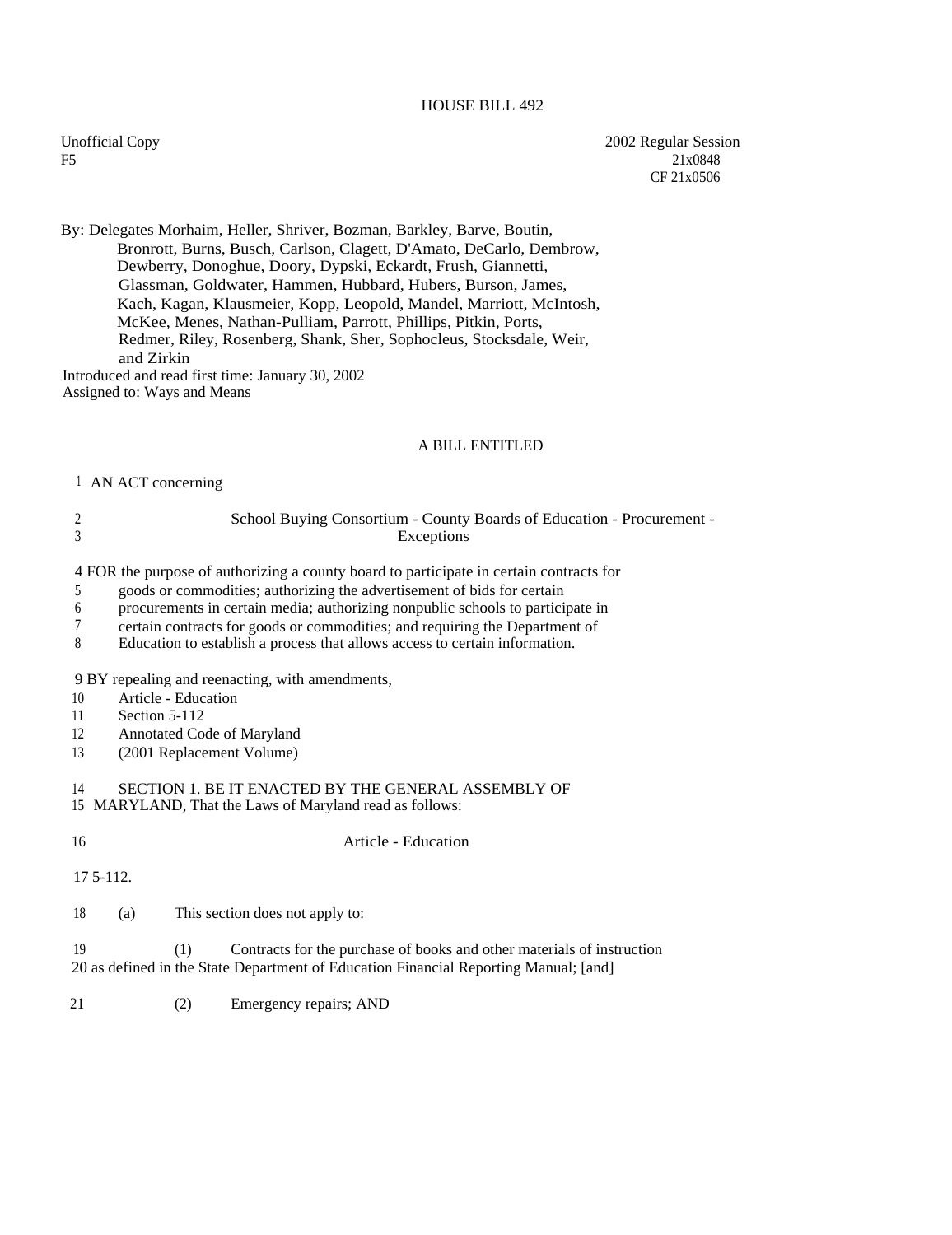| $\overline{c}$ |                                                                                            |    | <b>HOUSE BILL 492</b>                                                                                                                                                                                                                                                                                                              |
|----------------|--------------------------------------------------------------------------------------------|----|------------------------------------------------------------------------------------------------------------------------------------------------------------------------------------------------------------------------------------------------------------------------------------------------------------------------------------|
|                | 1<br>(3)<br>4 THE CONTRACT FOLLOWS PUBLIC BIDDING PROCEDURES.                              |    | A COUNTY BOARD'S PARTICIPATION IN CONTRACTS FOR GOODS OR<br>2 COMMODITIES THAT ARE AWARDED BY OTHER PUBLIC AGENCIES OR BY<br>3 INTERGOVERNMENTAL PURCHASING ORGANIZATIONS IF THE LEAD AGENCY FOR                                                                                                                                   |
|                | 5<br>(b)<br>(1)                                                                            |    | If the cost of any school building, improvement, supplies, or<br>6 equipment is more than \$15,000, the county board, at least 2 weeks before bids are to<br>7 be filed, shall advertise for bids in [at least one newspaper of general circulation in<br>8 the county] A MEDIUM ACCESSIBLE TO THE GENERAL PUBLIC, WHICH INCLUDES: |
|                | 9<br>(I)                                                                                   |    | A NEWSPAPER OF GENERAL CIRCULATION IN THE REGION;                                                                                                                                                                                                                                                                                  |
|                | 10<br>(II)<br>11 PUBLICATION; OR                                                           |    | THE MARYLAND CONTRACT WEEKLY OR COMPARABLE STATE                                                                                                                                                                                                                                                                                   |
|                | 12<br>(III)<br>13 POSTING ON THE LOCAL SCHOOL SYSTEM BID BOARD.                            |    | AN ELECTRONIC POSTING ON A BID BOARD AND PHYSICAL                                                                                                                                                                                                                                                                                  |
|                | 14<br>(2)<br>(i)<br>16 be procured, without modifying the county board's requirements.     |    | The county board shall draft specifications that provide a clear<br>15 and accurate description of the functional characteristics or the nature of an item to                                                                                                                                                                      |
|                | 17<br>(ii)                                                                                 |    | The specifications may:                                                                                                                                                                                                                                                                                                            |
|                | 18<br>19 requirements; and                                                                 | 1. | Include a statement of any of the county board's                                                                                                                                                                                                                                                                                   |
|                | 20<br>21 testing of the item before procurement.                                           | 2. | Provide for the submission of samples, inspection, or                                                                                                                                                                                                                                                                              |
|                | 22<br>(3)<br>(i)<br>25 requirements, must allow for the submission of equivalent products. |    | Except as provided in subparagraph (ii) of this subsection,<br>23 specifications that use one or more manufacturer's product to describe the standard of<br>24 quality. performance, or other characteristics needed to meet the county board's                                                                                    |
|                | 26<br>(ii)<br>27 board determines in the written specification that:                       |    | Subparagraph (i) of this paragraph does not apply if the county                                                                                                                                                                                                                                                                    |
|                | 28<br>29 maintain compatibility of service or equipment;                                   | 1. | A particular manufacturer's product is required to                                                                                                                                                                                                                                                                                 |
|                | 30<br>31 the health needs of students;                                                     | 2. | A particular manufacturer's product is required to meet                                                                                                                                                                                                                                                                            |
|                | 32<br>33 consideration, or                                                                 | 3. | Replacement parts or maintenance are a paramount                                                                                                                                                                                                                                                                                   |
|                | 34                                                                                         | 4. | A product is purchased for resale.                                                                                                                                                                                                                                                                                                 |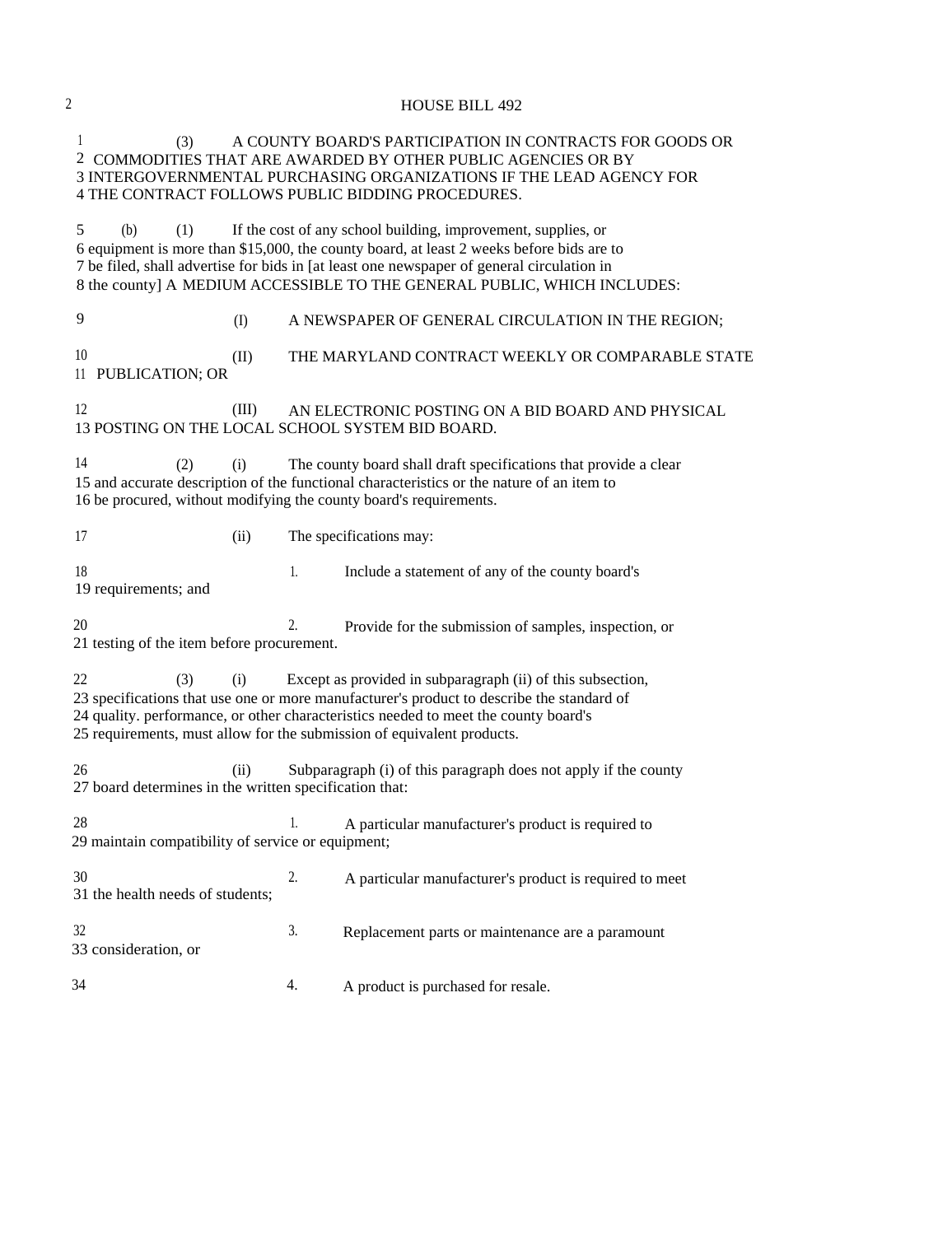### 3 HOUSE BILL 492

<sup>1</sup> (c) (1) A contract for the school building, improvements, supplies, or other 2 equipment shall be awarded to the lowest responsible bidder who conforms to 3 specifications with consideration given to:

| $\overline{4}$          |     | (i)   | The quantities involved;                                         |
|-------------------------|-----|-------|------------------------------------------------------------------|
| .5                      |     | (ii)  | The time required for delivery;                                  |
| 6                       |     | (iii) | The purpose for which required;                                  |
| 7                       |     | (iv)  | The competency and responsibility of the bidder;                 |
| 8                       |     | (v)   | The ability of the bidder to perform satisfactory service; and   |
| 9                       |     | (vi)  | The plan for utilization of minority contractors.                |
| 10<br>11<br>other bids. | (2) |       | The county board may reject any and all bids and readvertise for |

12 (d) (1) In this subsection, the term "minority business enterprise" has the <sup>13</sup> meaning stated in § 14-301 of the State Finance and Procurement Article.

14 (2) In Montgomery County, by resolution and by implementing 15 regulations, the Montgomery County Board of Education shall establish a minority 16 business utilization program to facilitate the participation of responsible certified 17 minority business enterprises in contracts awarded by the Montgomery County Board 18 of Education in accordance with competitive bidding procedures.

19 (E) NONPUBLIC SCHOOLS MAY PARTICIPATE UNDER ANY CONTRACTS FOR 20 GOODS OR COMMODITIES THAT ARE AWARDED BY COUNTY BOARDS, OTHER PUBLIC 21 AGENCIES, OR INTERGOVERNMENTAL PURCHASING ORGANIZATIONS, IF THE LEAD 22 AGENCY FOR THE CONTRACT AWARD FOLLOWS PUBLIC BIDDING PROCEDURES.

23 [(e)] (F) A contract entered into or purchase made in violation of this section 24 is void.

25 SECTION 2. AND BE IT FURTHER ENACTED, That the Department shall 26 establish a process, which may include a website, that provides access to infonuation 27 about contracts for goods or commodities held by public agencies or 28 intergovernmental purchasing organizations.

29 SECTION 3. AND BE IT FURTHER ENACTED, That this Act shall take 30 effect October 1, 2002.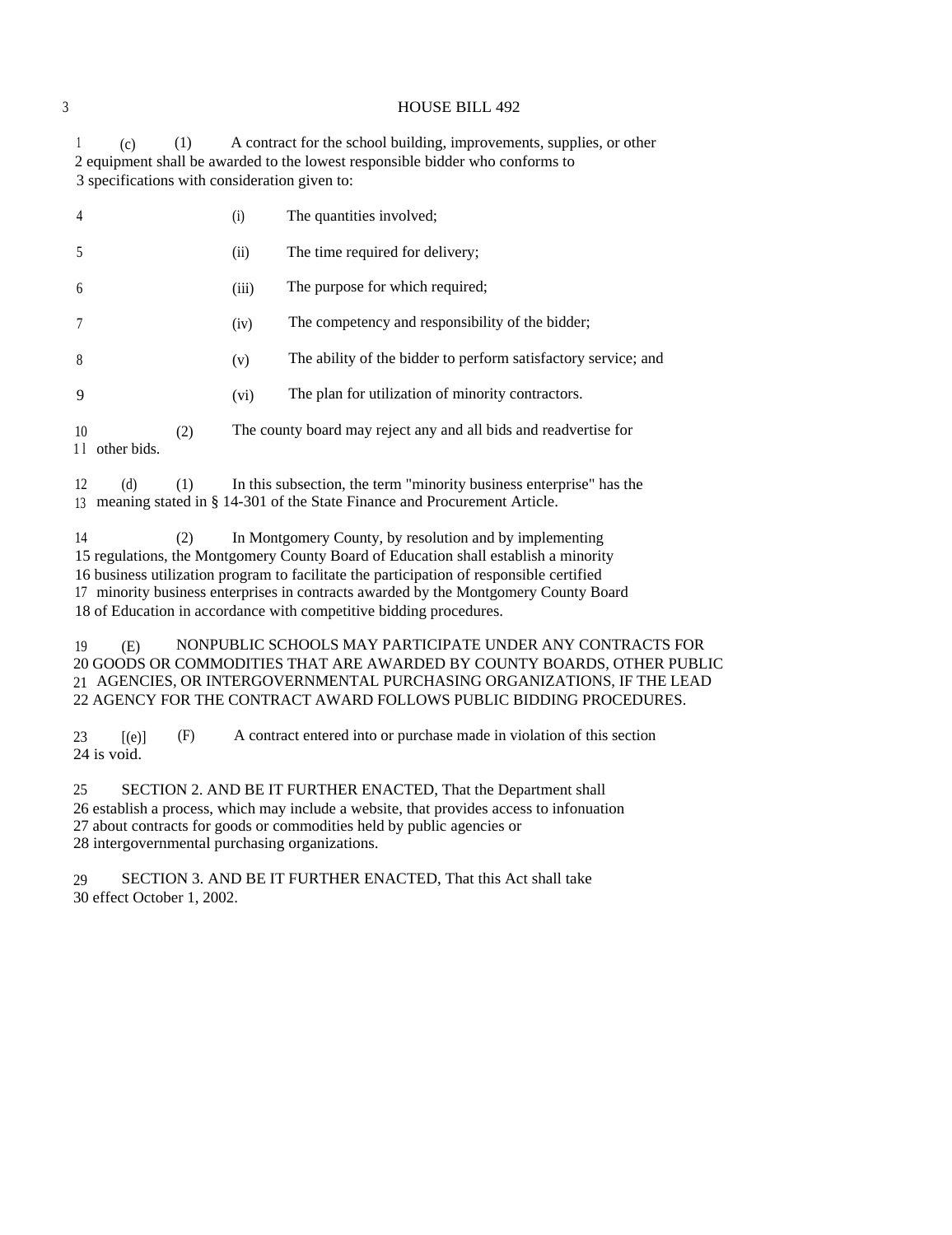**Joe A. Hairston, Superintendent 6901 Charles Street Towson, Maryland 21204-3711**

# KEY SCHOOL LEGISLATION February 26, 2002

HB 15 Education - Teacher Salary Signing Bonus - Eligibility Requirements This bill would alter the eligibility requirement for the teacher-signing bonus to require a grade point average of at least 3.6 on a 4.0 scale or its equivalent from an accredited institution of higher education. Would further increase the teacher salary-signing bonus from the current \$1,000 to \$3,000. Would also alter the amount the teacher must reimburse the State if the teacher fails to met the three-year commitment from \$1,000 to \$3,000. This enhancement of the existing program is an added incentive to recruitment.

The Board supports HB 15.

HB 51 Education - State Stipends - Eligibility of Library Media Specialists and Reading Specialists

This bill would alter the definition of classroom teacher to include library media specialists and reading specialists to grant library media specialists and reading specialists eligibility to receive specific State stipends.

The Board supports HB 51.

SB 153 Education - Full-Day Kindergarten and Half-Day Pre-Kindergarten Program - Establishment

By the 2007-2008 school year, each county board would be required to establish full-day kindergarten programs in that county. The State Board shall adopt regulations to phase in the implementation by the 2007-2008 school year. This bill would repeal the exemption for kindergarten programs from requirements for minimum days or hours of operation.

This legislation would require the Governor to include \$5 million in the State budget for fiscal years 2004 through 2008 for the establishment of half-day pre-kindergarten programs in each local school system in the State for 4-year-old children who are potentially at risk of failing in school. The school systems may contract with a private provider for the operation of the half-day pre-kindergarten programs, provided that the programs comply in all respects with the laws and regulations governing early childhood and extended elementary education programs.

The Board has voiced its strong support of full-day and pre-kindergarten programs and has expressed that position in a Board Resolution.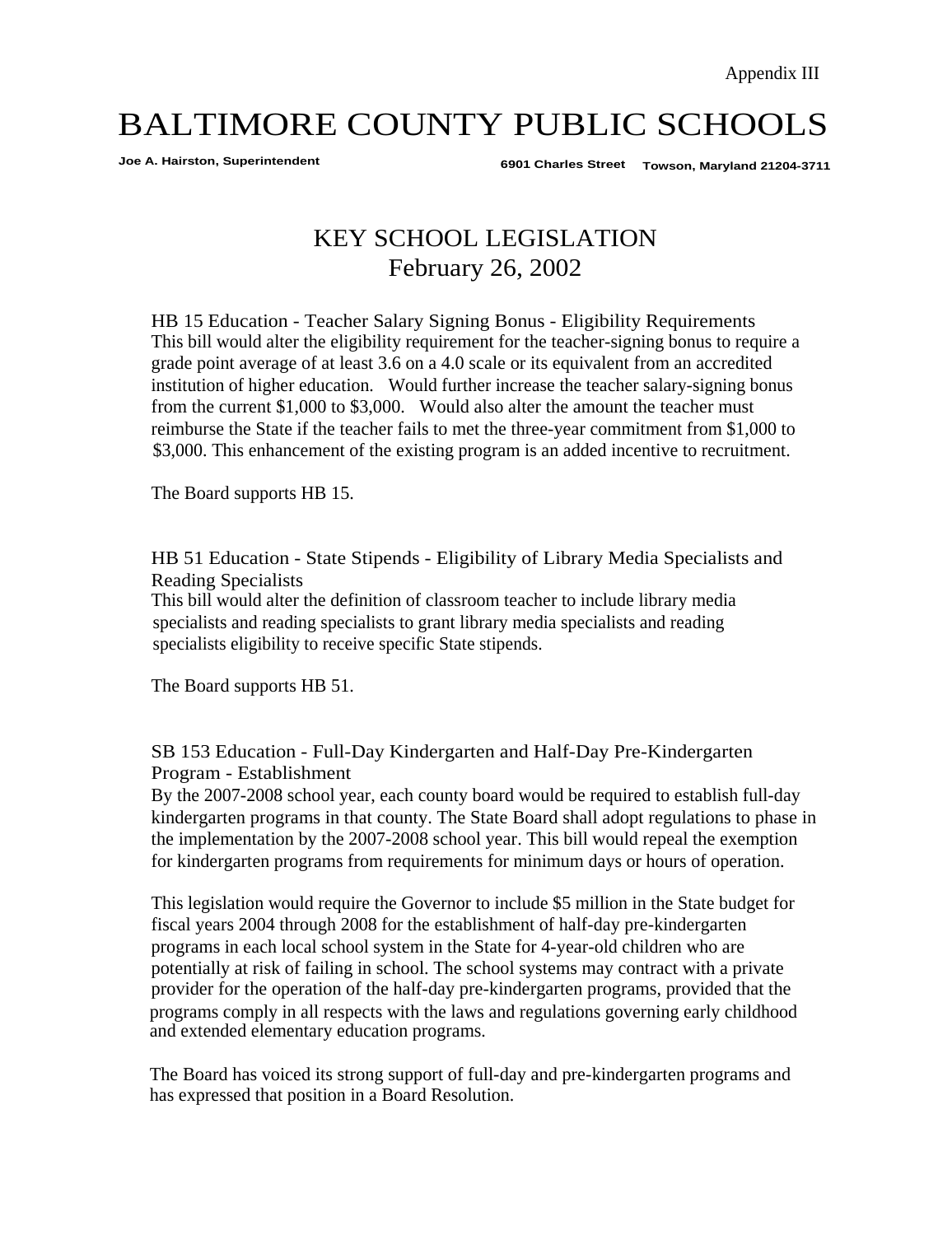The Board has testified in support of the Thornton Commission's Recommendations, which include these provisions. This legislation is expected to be filed in the near future.

SB 169 Teachers' Retirement and Pension Systems - Reemployment of Retired Personnel

This legislation expands the category of employees who may retire and be rehired by a board of education without a penalty in their retirement benefit by adding assistant principals and guidance counselors. If passed, this legislation offers local boards additional staffing options in areas of shortage.

The Board supports SB 169.

SB 186 (HB 701) Education - Children in Out-of-County Living Arrangements - Informal Kinship Care

This legislation would alter the current residency or "domicile" law governing student enrollment. Residency with a guardian would be expanded to be defined as a "relative who exercises care, custody, and control over the child 24 hours a day and 7 days a week" to be referred to as "informal kinship care." Serious family hardships, upon which a superintendent "SHALL" admit a child, are defined. Verification of said "kinship care" is achieved through submission of an affidavit specified in the bill and cites penalties for fraudulent use and notes the superintendent will remove the subject child.

The bill as presented requires no substantiation of the hardships cited, only the presentation of the affidavit.

Staff recommends that the presenter of the affidavit be required to present some evidence of the hardship as a companion requirement for admission, for instance, in the case of the death of a parent of the child, a copy of the death certificate.

The Board recommends that the affidavit language be amended to require supporting documentation of one or more of the hardships in paragraph  $(c)(IV)$  of the new language proposed for Section 7-101. If this is not attainable, the "SHALL" in line 22 of page 3 of the bill must be changed to the word "MAY." If some standards of verifiable hardship are not in place, the potential to a return to the conditions that preceded the "domicile" law are significant.

SB **233 (1111 290)** Education - Negotiations Between Public School Employers and Employee Organizations

This Administration Bill, through a few brief amendments to current law, completely revises the scope of what may be bargained and negates the role and decisions of the State Board of Education as the arbiter of school labor issues in Maryland. The language, "A PUBLIC SCHOOL EMPLOYER MAY NOT NEGOTIATE ANY MATTER THAT IS PRECLUDED BY APPLICABLE LAW," would have the converse effect of allowing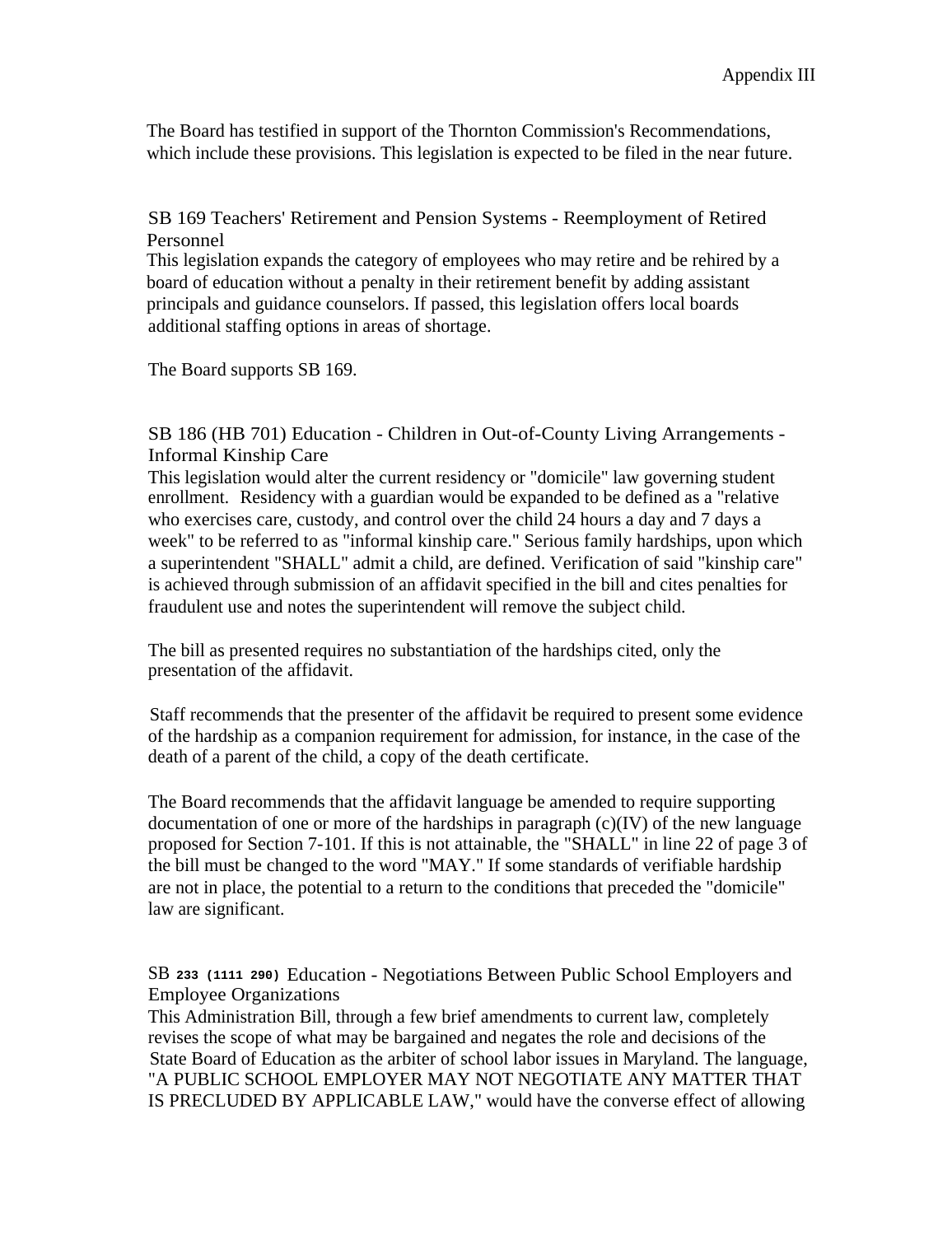the many items, declared illegal subjects of bargaining by the State Board, to be bargained. As they are not precluded by "law" but rather by Board decisions, issues such as class size and calendar would be on the table. This safeguard of the scope of collective bargaining being vested with the lay citizen leadership of a State Board of Education is a cornerstone of Maryland education governance.

Additionally, this bill includes language that would allow, in the non-certification section of the law, that the substance of discipline and discharge be an item of bargaining. If it were to be bargained, and a case were at hand, present binding grievance law would allow a third party to decide the discipline or lack thereof that we could enforce.

The Board opposes SB 233(HB 290).

**SB 336 (HB 544)** Education - Baltimore County - Public School Employees Under current provisions of the collective bargaining law pertaining to "certificated employees," Baltimore County may have no more than three units. Pursuant to the law, "the public school employer shall determine the composition of the unit." We have one unit composed of teachers, one of elementary and special education school nurses, and a third comprised of administrative and supervisory personnel.

This legislation, proposed by the CASE organization, would codify the composition of that unit to correspond to prior action of the Board of Education of Baltimore County in recognizing a bargaining unit comprised of both certificated and non-certificated personnel.

The sponsor of the bill, Senator Michael Collins, held the bill last year when the fact was raised that though the unit is comprised of administrators, whose jobs require professional educational certification, and others, whose jobs do not (Facilities' supervisors being an example), that the rights under Board Policy for professional personnel were not intended to pertain to administrators whose jobs do not require certification.

Since the 2001 Legislative Session, with the understanding of the sponsor and the superintendent, CASE representatives and staff have worked to develop language to clarify those concerns. That new language appears as lines 19 and 20 on the last page of the bill.

The Board supports SB 336 (HB 544).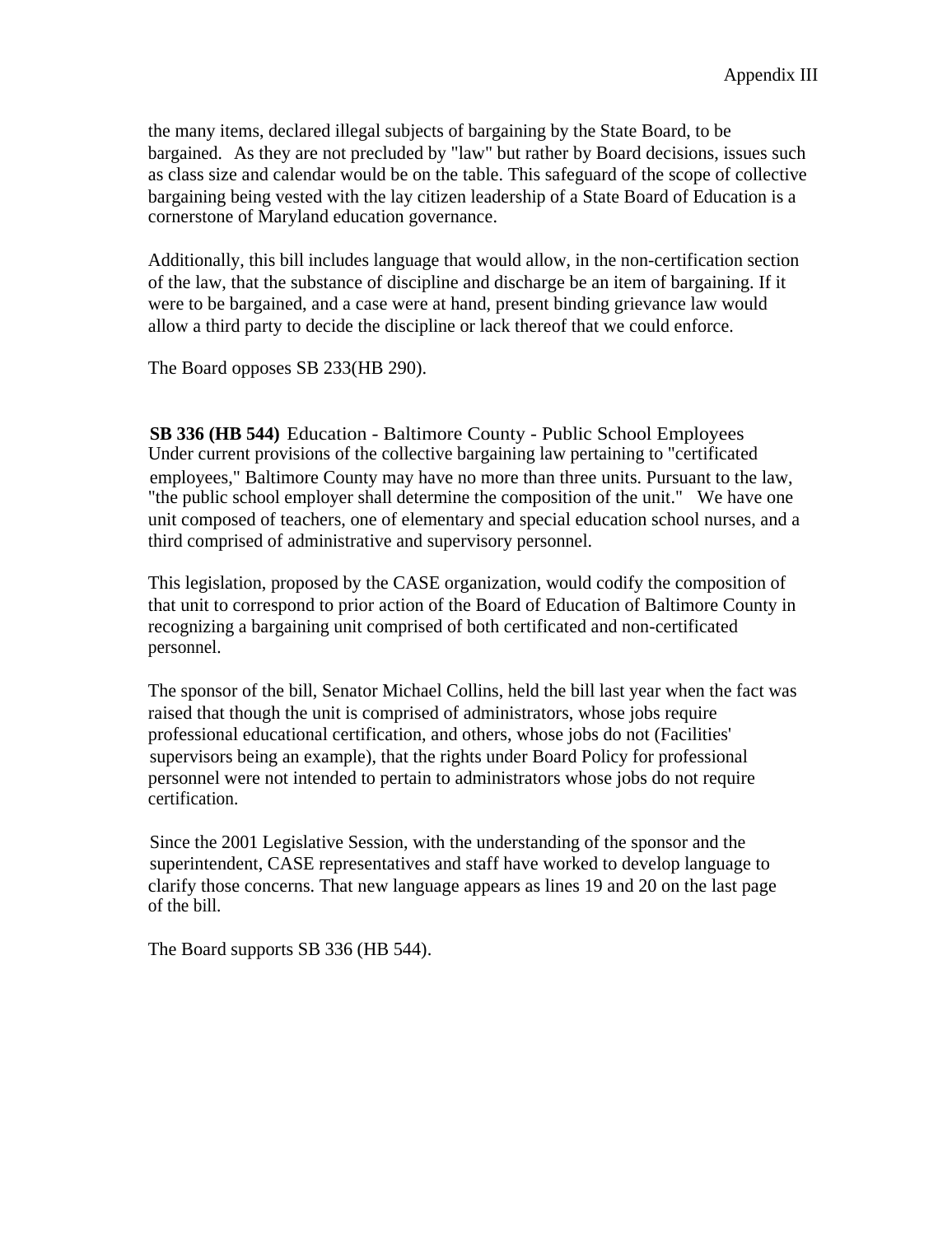| DATE:                         | February 26, 2002                                                                                          |
|-------------------------------|------------------------------------------------------------------------------------------------------------|
| TO:                           | <b>BOARD OF EDUCATION</b>                                                                                  |
| FROM:                         | Dr. J. Hairston, Superintendent                                                                            |
| <b>SUBJECT:</b>               | HB 1010-Prohibition Against Possession of Portable Pagers on<br>School Property-Reveal in Baltimore County |
|                               | <b>ORIGINATOR: Dr. J. Hairston, Superintendent</b>                                                         |
| <b>RESOURCE</b><br>PERSON(S): | George P. Pof, Jr., Assistant to the Superintendent,<br><b>Governmental Relations</b>                      |

## RECOMMENDATION

That the Board of Education support House Bill 1010 - Prohibition Against Possession of Portable Pagers on School Property - Repeal in Baltimore County.

Recent history of the prohibition of portable pagers and cell phones on school property.

GGP: ccm

Appendix I - Recommendation for Approval of HB 1010 Appendix II - HB 1010 Appendix III - Key School Legislation, Current Status of Legislation that the Board Previously Supported or Opposed.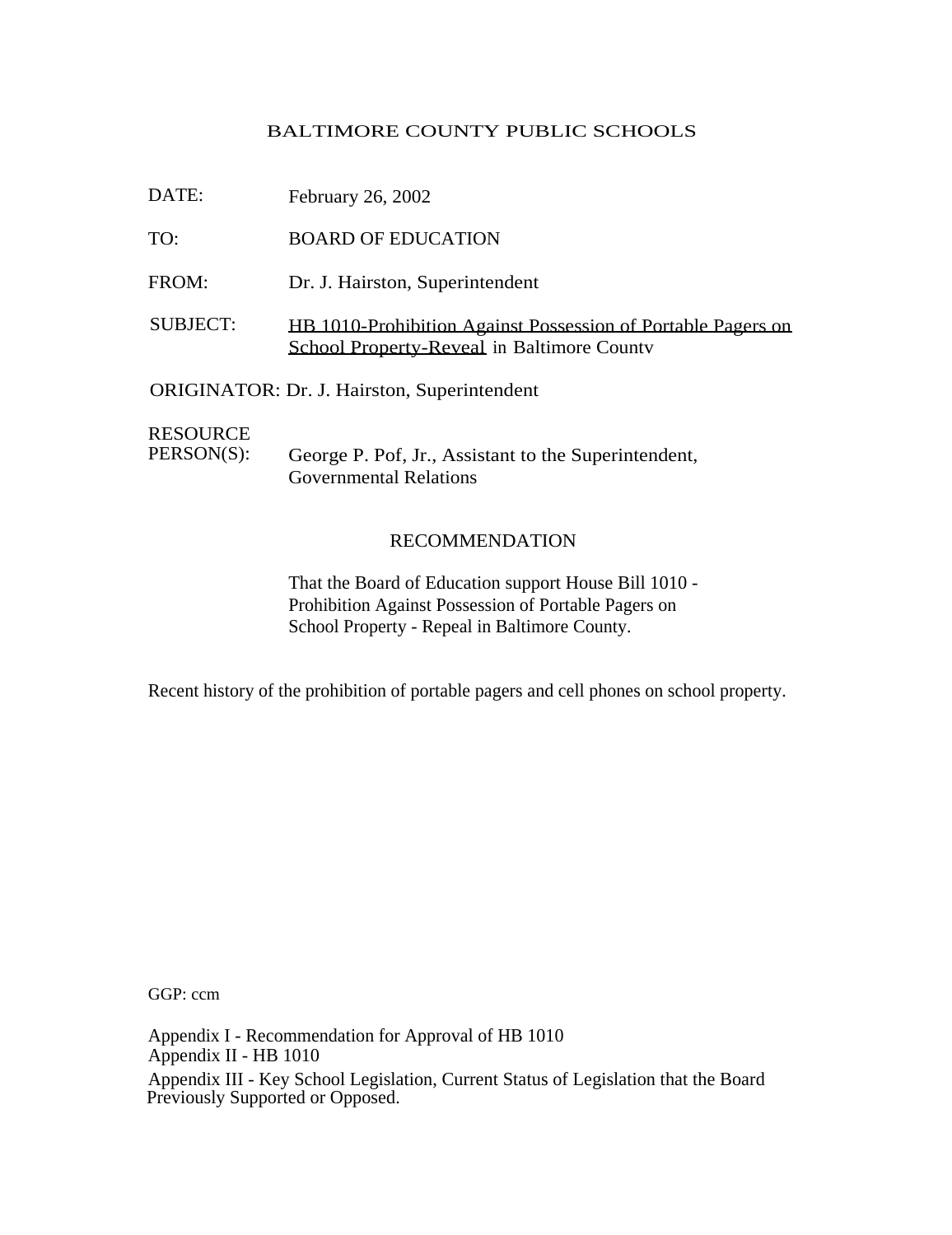## Recommendation for Approval of HB 1010 February 26, 2002

This bill would remove Baltimore County from the state statute prohibiting the possession of portable pagers on school property. The effective date would be October 1, 2002.

Baltimore County was amended out of a bill last Session that would allow local boards the authority to promulgate their own policy and regulations as regards pagers (cell phones).

The Division of Student Support Services is preparing suggested modifications to applicable Policy/Rules or procedures. Upon review by the superintendent, these will be mailed to Board members in advance of the February 26, 2002, Board meeting.

The superintendent recommends Board support of BB 1010.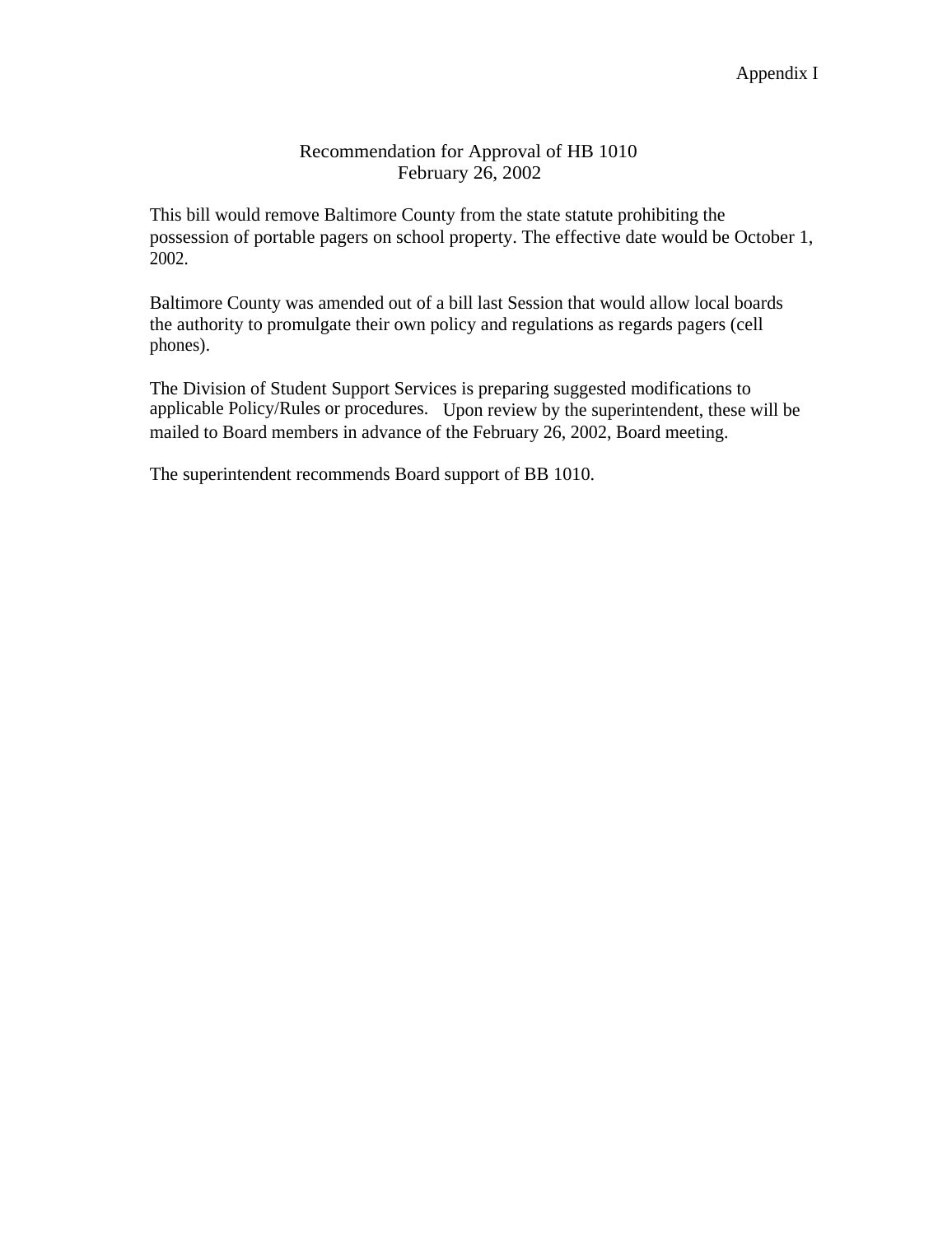#### HOUSE BILL 1010

E3 21r2449

Unofficial Copy 2002 Regular Session<br>E3 21r2449

By: Delegates Finifter, Dewberry, Hurson, Minnick, Morhaim, Murphy, Ports, Redmer, and Zirkin Introduced and read first time: February 8, 2002 Assigned to: Ways and Means

### A BILL ENTITLED

<sup>1</sup> AN ACT concerning

| Juvenile Law - Prohibition Against Possession of Portable Pagers on School |
|----------------------------------------------------------------------------|
| Property - Repeal in Baltimore County                                      |

4 FOR the purpose of repealing a prohibition against the possession of portable pagers<br>5 on public school property in Baltimore County: declaring the intent of the

- 5 on public school property in Baltimore County; declaring the intent of the
- 6 General Assembly; and generally relating to the possession of portable pagers on
- 7 public school property.

8 BY repealing and reenacting, with amendments,

- 9 Article Education
- 10 Section 26-104
- 11 Annotated Code of Maryland
- 12 (2001 Replacement Volume)

### 13 SECTION 1. BE IT ENACTED BY THE GENERAL ASSEMBLY OF

14 MARYLAND, That the Laws of Maryland read as follows:

15 Article - Education

16 26-104.

17 (a) [This section applies only in Baltimore County.] This section applies only 18 in Caroline, Dorchester, Somerset, Talbot. Wicomico, and Worcester counties. This 19 section applies only in Baltimore City.

20 (b) (1) In this section the following words have the meanings indicated.

21 (2) "Portable pager" means any device carried, worn, or transported by 22 an individual to receive or communicate messages.

23 "Public school property" means the grounds of any public school.

24 (c) Except as provided in subsection (d) of this section, an individual may not 25 possess a portable pager on public school property.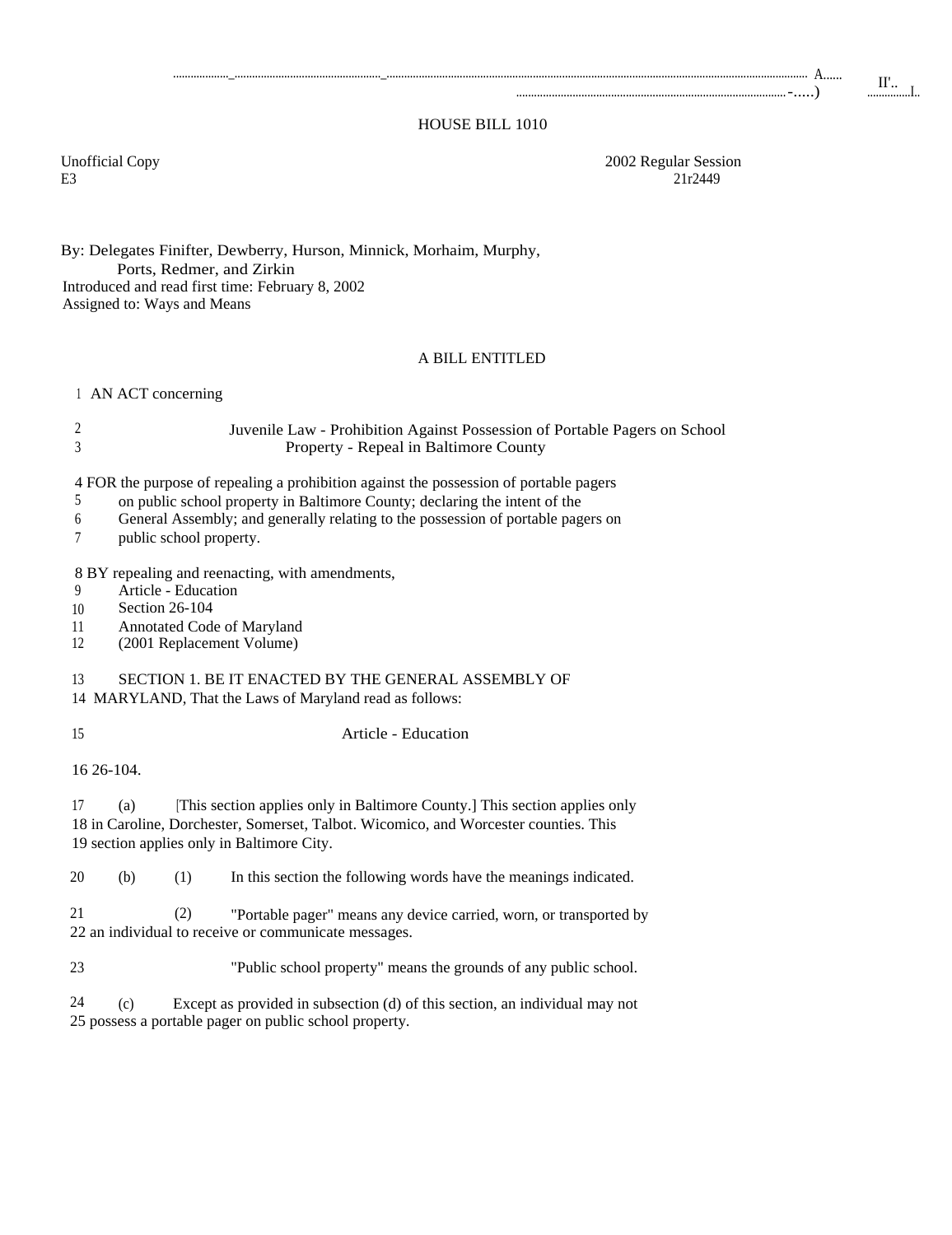| $\overline{c}$ |                                                                                                                                                                                                                                                         |     | <b>HOUSE BILL 1010</b>                                                                                                                                                                                                                                                                  |  |  |
|----------------|---------------------------------------------------------------------------------------------------------------------------------------------------------------------------------------------------------------------------------------------------------|-----|-----------------------------------------------------------------------------------------------------------------------------------------------------------------------------------------------------------------------------------------------------------------------------------------|--|--|
|                | (d)<br>1                                                                                                                                                                                                                                                |     | This section does not apply to:                                                                                                                                                                                                                                                         |  |  |
|                | 2                                                                                                                                                                                                                                                       | (1) | Handicapped students using portable pagers for medical reasons;                                                                                                                                                                                                                         |  |  |
|                | 3                                                                                                                                                                                                                                                       | (2) | Law enforcement officers;                                                                                                                                                                                                                                                               |  |  |
|                | 4<br>5 meeting, or function-,                                                                                                                                                                                                                           | (3) | Visitors on public school property for an authorized program,                                                                                                                                                                                                                           |  |  |
|                | 6                                                                                                                                                                                                                                                       | (4) | Faculty or staff members employed by a county board;                                                                                                                                                                                                                                    |  |  |
|                | 7                                                                                                                                                                                                                                                       | (5) | Members of any volunteer fire department, ambulance company, or<br>8 rescue squad, who are designated to possess a portable pager on public school<br>9 property by the chief of the volunteer fire department, ambulance company, or rescue<br>10 squad, and the school principal; and |  |  |
|                | 11                                                                                                                                                                                                                                                      | (6) | Students whose portable pagers are contained in vehicles that are on<br>12 public school property and are not found to be connected with criminal activity.                                                                                                                             |  |  |
|                | 13<br>(e)<br>14 authorities:                                                                                                                                                                                                                            |     | If an individual violates subsection (c) of this section, the school                                                                                                                                                                                                                    |  |  |
|                | 15                                                                                                                                                                                                                                                      | (1) | On a first offense, may contact a law enforcement offi er; and                                                                                                                                                                                                                          |  |  |
|                | 16<br>17 enforcement officer.                                                                                                                                                                                                                           | (2) | On a second or subsequent offense, shall immediately contact a law                                                                                                                                                                                                                      |  |  |
|                | 18<br>(f)<br>19 with subsection (e) of this section:                                                                                                                                                                                                    |     | A law enforcement officer contacted by school authorities in accordance                                                                                                                                                                                                                 |  |  |
|                | 20<br>21 the pager; and                                                                                                                                                                                                                                 | (1) | Shall immediately inquire as to the reasons the individual possesses                                                                                                                                                                                                                    |  |  |
|                | 22                                                                                                                                                                                                                                                      | (2) | May arrest the violator.                                                                                                                                                                                                                                                                |  |  |
|                | 23<br>(g)                                                                                                                                                                                                                                               |     | Any person who violates subsection (c) of this section is guilty of a<br>24 misdemeanor and on conviction is subject to a fine not exceeding \$2,500,<br>25 imprisonment not exceeding 6 months, or both.                                                                               |  |  |
|                | 26<br>SECTION 2. AND BE IT FURTHER ENACTED, That it is the intent of the<br>27 General Assembly that the Baltimore County Board of Education, working with the<br>28 State Department of Education, develop its own local policies regarding the use of |     |                                                                                                                                                                                                                                                                                         |  |  |

28 State Department of Education, develop its own local policies regarding the use of 29 portable pagers and cellular telephones on public school property during school hours 30 and, in enacting Section 1 of this Act, it is not the intent. of the General Assembly to 31 encourage the use of portable pagers and cellular telephones on public school property 32 during school hours.

33 SECTION 3. AND BE IT FURTHER ENACTED, That this Act shall take 34 effect October 1, 2001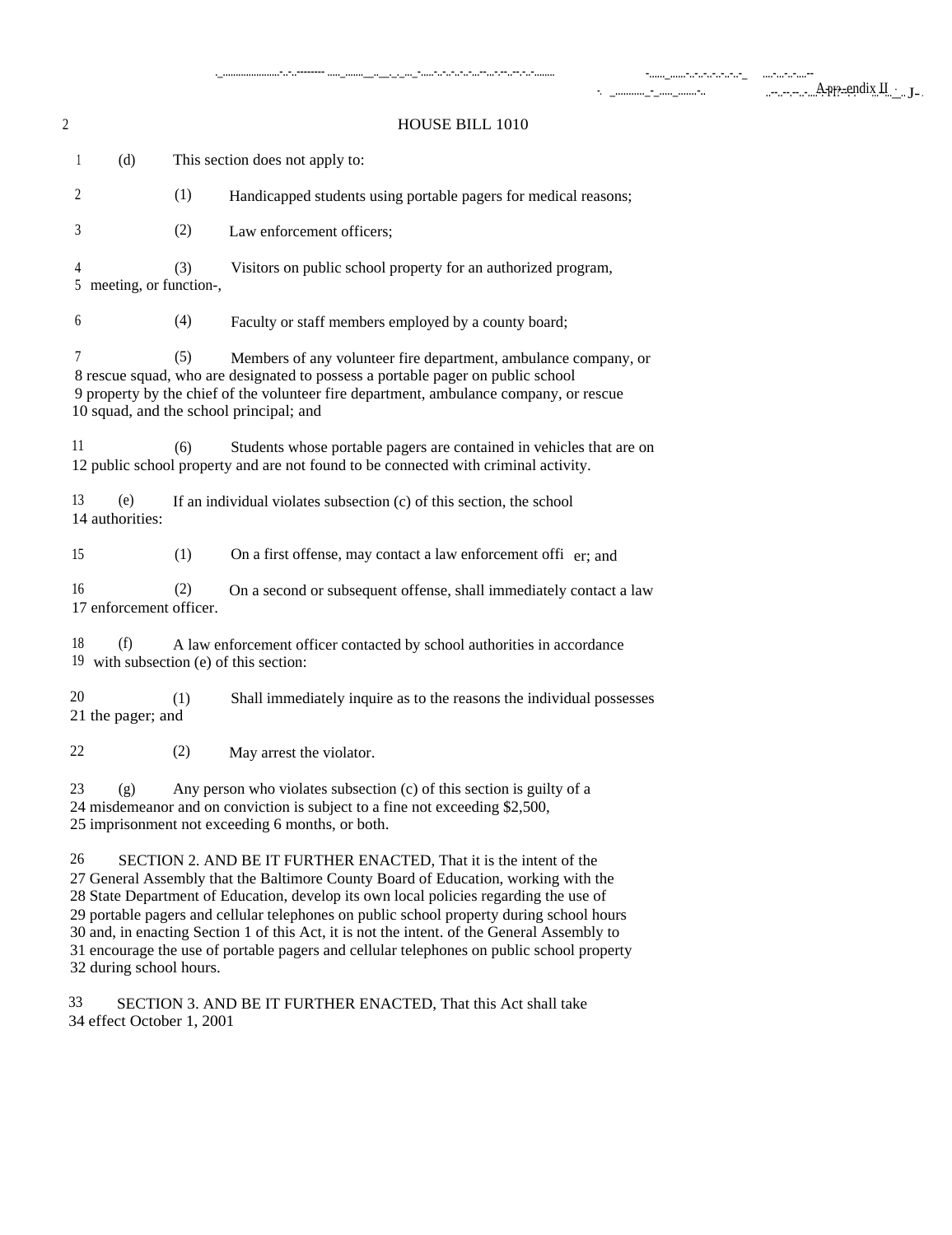### House Bill 1010

A potential modification in Policy 5550, Disruptive Behavior, might be:

A revision, Category I-Examples of offenses which may result in suspension:

Item k. USE OF ELECTRONIC COMMUNICATION DEVICES, SUCH AS A PAGER (BEEPER), PORTABLE TELEPHONE, OR PALM PILOT WITH WIRELESS COMMUNICATION (WHICH ARE NOT PART OF THE EDUCATIONAL PROGRAM) DURING REGULAR SCHOOL HOURS AND/OR WHILE BEING TRANSPORTED ON A BUS. (THE DEVICE MUST BE TURNED OFF AND STORED IN LOCKER, BOOKBAG, AUTO, OR PURSE DURING SCHOOL HOURS AND WHILE BEING TRANSPORTED ON THE BUS.).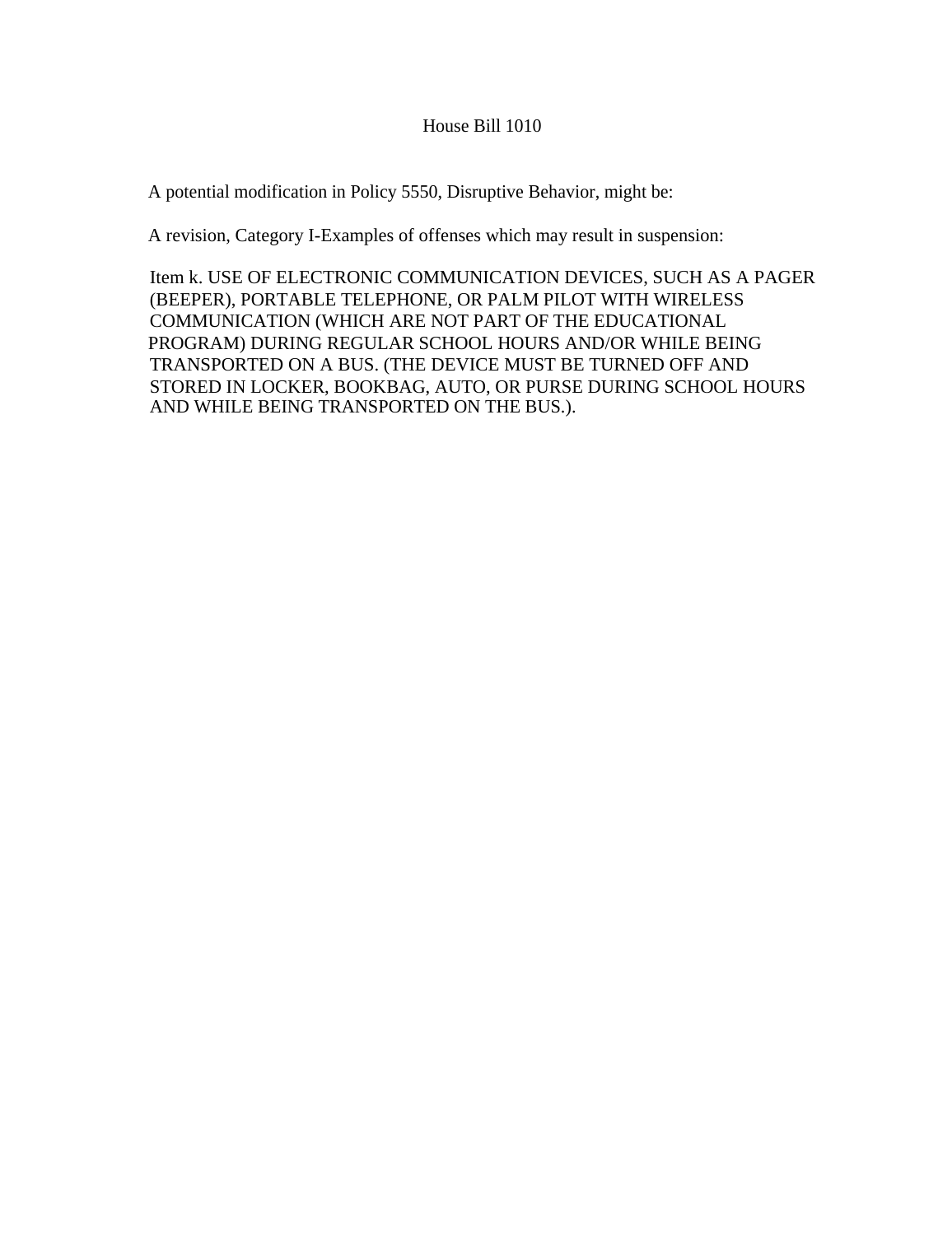Joe A. Hairston, Superintendent 6901 Charles Street Towson, Maryland 21204-3711

# KEY SCHOOL LEGISLATION February 26, 2002

HB 15 Education - Teacher Salary Signing Bonus - Eligibility Requirements This bill would alter the eligibility requirement for the teacher-signing bonus to require a grade point average of at least 3.6 on a 4.0 scale or its equivalent from an accredited institution of higher education. Would further increase the teacher salary-signing bonus from the current \$1,000 to \$3,000. Would also alter the amount the teacher must reimburse the State if the teacher fails to met the three-year commitment from \$1,000 to \$3,000. This enhancement of the existing program is an added incentive to recruitment.

The Board supports BB 15.

HB 51 Education - State Stipends - Eligibility of Library Media Specialists and Reading Specialists

This bill would alter the definition of classroom teacher to include library media specialists and reading specialists to grant library media specialists and reading specialists eligibility to receive specific State stipends.

The Board supports HB 51.

SB 153 Education - Full-Day Kindergarten and Half-Day Pre-Kindergarten Program - Establishment

By the 2007-2008 school year, each county board would be required to establish full-day kindergarten programs in that county. The State Board shall adopt regulations to phase in the implementation by the 2007-2008 school year. Would repeal the exemption for kindergarten programs from requirements for minimum days or hours of operation.

Would require the Governor to include \$5 million in the State budget for fiscal years 2004 through 2008 for the establishment of half-day pre-kindergarten programs in each local school system in the State for 4-year-old children who are potentially at risk of failing in school. The school systems may contract with a private provider for the operation of the half-day pre-kindergarten programs, provided that the programs comply in all respects with the laws and regulations governing early childhood and extended elementary education programs.

The Board has voiced its strong support of full-day and pre-kindergarten programs and has expressed that position in a Board Resolution.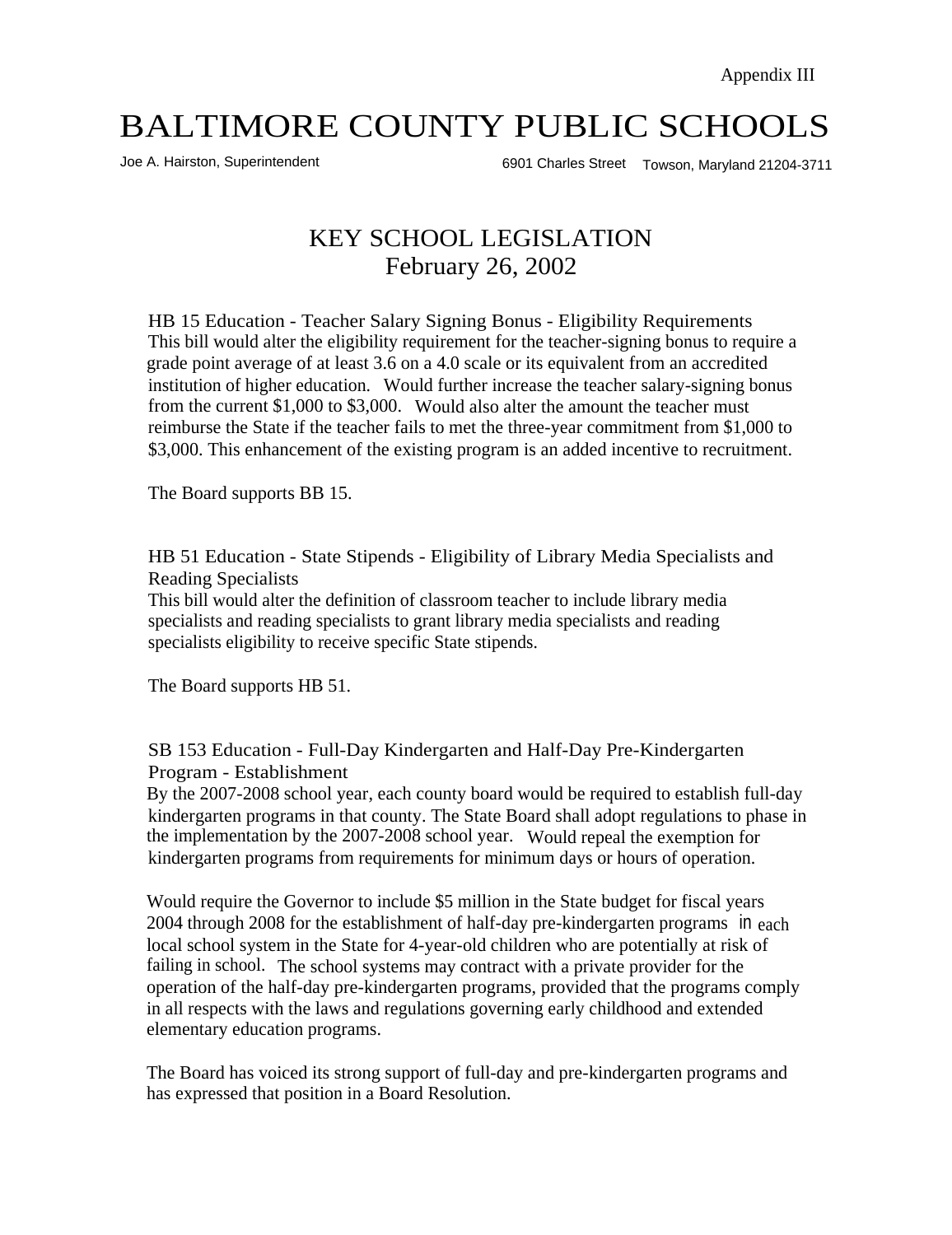The Board has testified in support of the Thornton Commission's Recommendations, which include these provisions. This legislation is expected to be filed in the near future.

SB 169 Teachers' Retirement and Pension Systems - Reemployment of Retired Personnel

This legislation expands the category of employees who may retire and be rehired by a board of education without a penalty in their retirement benefit by adding assistant principals and guidance counselors. If passed, this legislation offers local boards additional staffing options in areas of shortage.

The Board supports SB 169.

SB 186 (HR 701) Education - Children in Out-of-County Living Arrangements - Informal Kinship Care

This legislation would alter the current residency or "domicile" law governing student enrollment. Residency with a guardian would be expanded to be defined as a "relative who exercises care, custody, and control over the child 24 hours a day and 7 days a week" to be referred to as "informal kinship care." Serious family hardships, upon which a superintendent "SHALL" admit a child, are defined. Verification of said "kinship care" is achieved through submission of an affidavit specified in the bill and cites penalties for fraudulent use and notes the superintendent will remove the subject child.

The bill as presented requires no substantiation of the hardships cited, only the presentation of the affidavit.

Staff recommends that the presenter of the affidavit be required to present some evidence of the hardship as a companion requirement for admission, for instance, in the case of the death of a parent of the child, a copy of the death certificate.

The Board recommends that the affidavit language be amended to require supporting documentation of one or more of the hardships in paragraph  $(c)(IV)$  of the new language proposed for Section 7-101. If this is not attainable, the "SHALL" in line 22 of page 3 of the bill must be changed to the word "MAY." If some standards of verifiable hardship are not in place, the potential to a return to the conditions that preceded the "domicile" law are significant.

SB 233 (HB 290) Education - Negotiations Between Public School Employers and Employee Organizations

This Administration Bill, through a few brief amendments to current law, completely revises the scope of what may be bargained and negates the role and decisions of the State Board of Education as the arbiter of school labor issues in Maryland. The language, "A PUBLIC SCHOOL EMPLOYER MAY NOT NEGOTIATE ANY MATTER THAT IS PRECLUDED BY APPLICABLE LAW," would have the converse effect of allowing